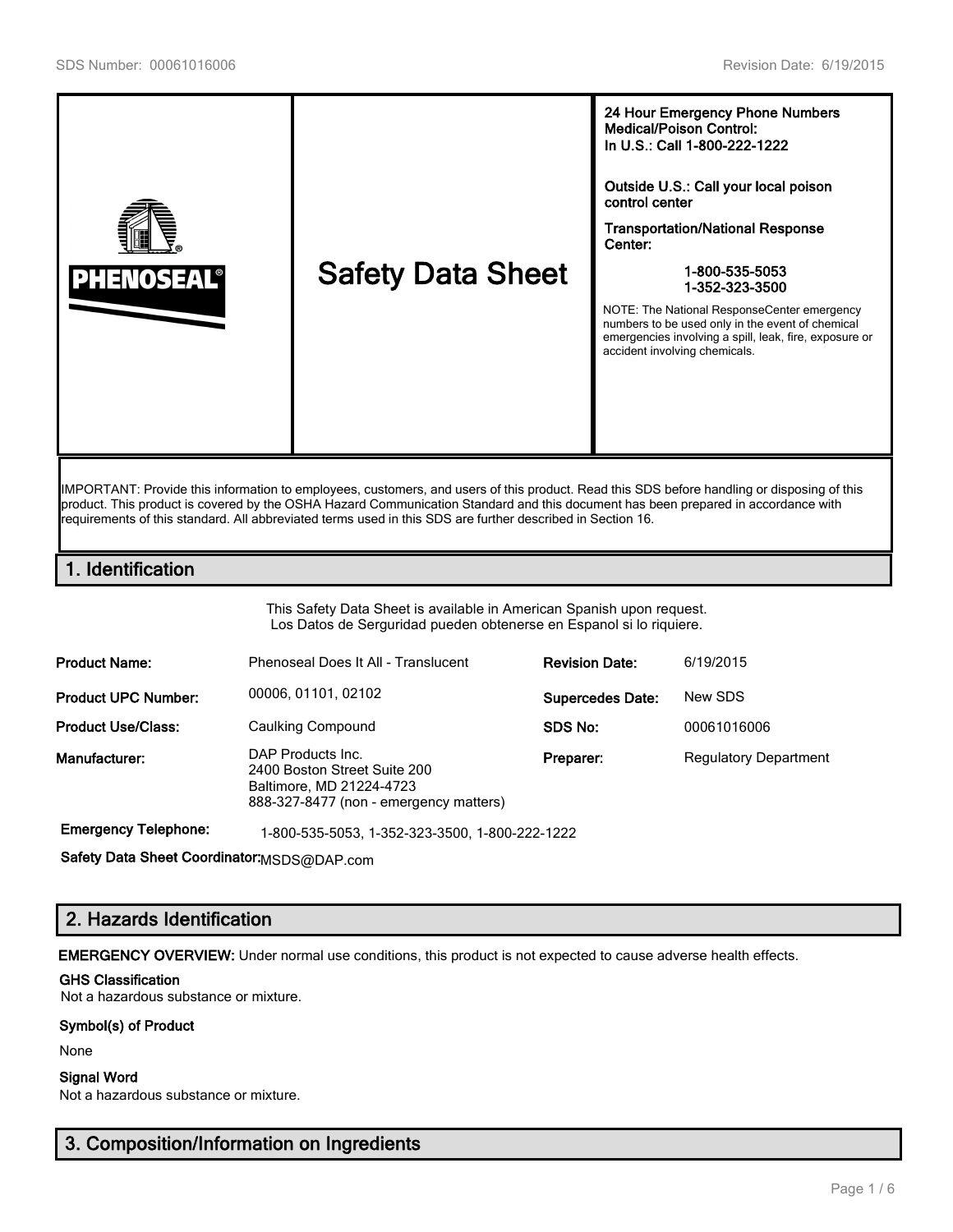| <b>Chemical Name</b>               | CAS-No.     | Wt. % GHS Symbols      | <b>GHS Statements</b> |
|------------------------------------|-------------|------------------------|-----------------------|
| Calcium Meta Silicate              | 13983-17-0  | 2.5-10 GHS03           | H270                  |
| Talc (non-asbestiform)             | 14807-96-6  | 2.5-10 GHS03           | H <sub>270</sub>      |
| Propylene glycol                   | 57-55-6     | 2.5-10 GHS03           | H <sub>270</sub>      |
| Texanol                            | 25265-77-4  | 2.5-10 GHS03           | H <sub>270</sub>      |
| Titanium dioxide                   | 13463-67-7  | 1.0-2.5 No Information | No Information        |
| Precipitated silica and silica gel | 112926-00-8 | 1.0-2.5 GHS03          | H270                  |
| Hydroxypropyl methylcellulose      | 9004-65-3   | 1.0-2.5 GHS03          | H <sub>270</sub>      |

The text for GHS Hazard Statements shown above (if any) is given in the "Other information" Section.

# 4. First-aid Measures

FIRST AID - INHALATION: Material is not likely to present an inhalation hazard at ambient conditions. If you experience difficulty in breathing, leave the area to obtain fresh air. If continued difficulty is experienced, get medical attention immediately.

FIRST AID - SKIN CONTACT: No health hazards are known to exist. In case of contact, wash skin immediately with soap and water.

FIRST AID - EYE CONTACT: In case of contact, immediately flush eyes with large quantities of water for at least 15 minutes until irritation subsides. Get medical attention immediately.

FIRST AID - INGESTION: If swallowed, DO NOT INDUCE VOMITING. Get medical attention immediately.

## 5. Fire-fighting Measures

UNUSUAL FIRE AND EXPLOSION HAZARDS: None Known.

SPECIAL FIREFIGHTING PROCEDURES: Wear self-contained breathing apparatus pressure-demand (NIOSH approved or equivalent) and full protective gear. Use water spray to cool exposed surfaces.

EXTINGUISHING MEDIA: Carbon Dioxide, Dry Chemical, Foam, Water Fog

## 6. Accidental Release Measures

#### ENVIRONMENTAL MEASURES: No Information

STEPS TO BE TAKEN IF MATERIAL IS RELEASED OR SPILLED: Contain spilled material and remove with inert absorbent. Dispose of contaminated absorbent, container and unused contents in accordance with local, state and federal regulations. Scrape up dried material and place into containers. Use personal protective equipment as necessary. In case of spillage, absorb with inert material and dispose of in accordance with applicable regulations.

## 7. Handling and Storage

HANDLING: KEEP OUT OF REACH OF CHILDREN!DO NOT TAKE INTERNALLY. Use only with adequate ventilation. Ensure fresh air entry during application and drying. Wash thoroughly after handling.

STORAGE: Avoid excessive heat and freezing. Do not store at temperatures above 120 degrees F. Store away from caustics and oxidizers.

## 8. Exposure Controls/Personal Protection

| Ingredients with Occupational Exposure Limits<br><b>Chemical Name</b> | <b>OSHA PEL-CEILING</b>                                        |              |                            |              |
|-----------------------------------------------------------------------|----------------------------------------------------------------|--------------|----------------------------|--------------|
| Calcium Meta Silicate<br>Talc (non-asbestiform)                       | N.E.<br>2 mg/m3 TWA<br>particulate matter<br>containing no     | N.E.<br>N.E. | N.E.<br>N.E.               | N.E.<br>N.E. |
|                                                                       | asbestos and <1%<br>crystalline silica.<br>respirable fraction |              |                            |              |
| Propylene glycol                                                      | N.E.                                                           | N.E.         | N.E.                       | N.E.         |
| Texanol                                                               | N.E.                                                           | N.E.         | N.E.                       | N.E.         |
| Titanium dioxide                                                      | 10 mg/m3 TWA                                                   | N.E.         | 15 mg/m3 TWA<br>total dust | N.E.         |
| Precipitated silica and silica gel                                    | N.E.                                                           | N.E.         | N.E.                       | N.E.         |
| Hydroxypropyl methylcellulose                                         | N.E.                                                           | N.E.         | N.E.                       | N.E.         |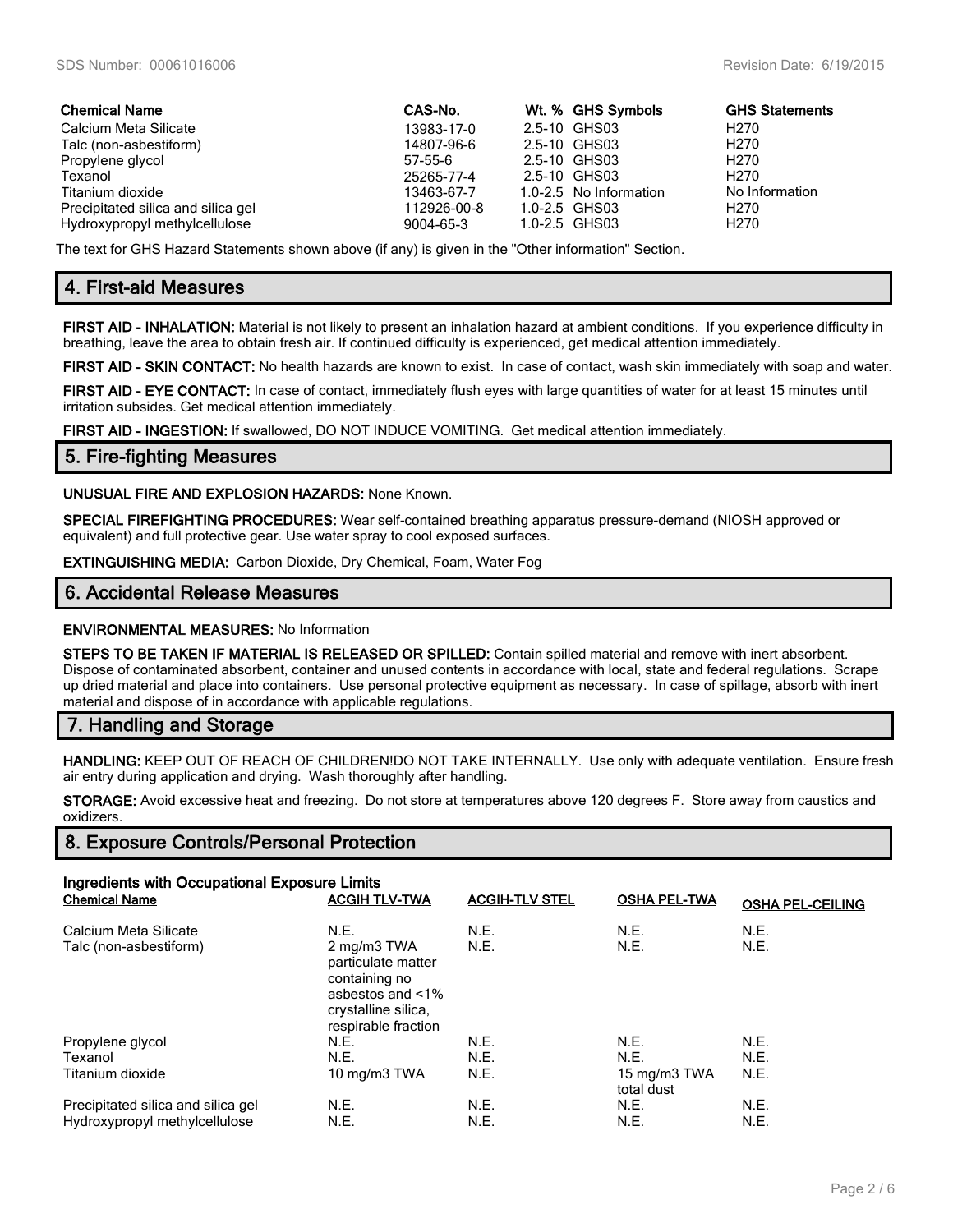Further Advice: MEL = Maximum Exposure Limit OES = Occupational Exposure Standard SUP = Supplier's Recommendation Sk = Skin Sensitizer N.E. = Not Established

#### Personal Protection



RESPIRATORY PROTECTION: No personal respiratory protective equipment normally required.



**SKIN PROTECTION: Rubber gloves.** 



EYE PROTECTION: Goggles or safety glasses with side shields.



OTHER PROTECTIVE EQUIPMENT: Not required under normal use.



HYGIENIC PRACTICES: Wash hands before breaks and at the end of workday. Remove and wash contaminated clothing before re-use.

# 9. Physical and Chemical Properties

| Appearance:                    | White (changes to clear as it<br>cures) | <b>Physical State:</b>             | Paste                |
|--------------------------------|-----------------------------------------|------------------------------------|----------------------|
| Odor:                          | Very Slight Ammonia                     | <b>Odor Threshold:</b>             | Not Established      |
| Density, g/cm3:                | 1.11 - 1.28                             | pH:                                | Between 7.0 and 12.0 |
| Freeze Point. °C:              | Not Established                         | Viscosity (mPa.s):                 | Not Established      |
| <b>Solubility in Water:</b>    | No Information                          | Partition Coeff., n-octanol/water: | Not Established      |
| Decomposition Temperature, °C: | Not Established                         | <b>Explosive Limits, %:</b>        | $N.I. - N.I.$        |
| Boiling Range, °C:             | $N.I. - N.I.$                           | Auto-Ignition Temperature, °C      | Not Established      |
| Minimum Flash Point, °C:       | 93.3                                    | Vapor Pressure, mmHg:              | No Information       |
| <b>Evaporation Rate:</b>       | Slower Than n-Butyl Acetate             | <b>Flash Method:</b>               | Seta Closed Cup      |
| <b>Vapor Density:</b>          | Heavier Than Air                        | <b>Flammability:</b>               | No Information       |
| Combustibility:                | Does not support combustion             |                                    |                      |

(See "Other information" Section for abbreviation legend) (If product is an aerosol, the flash point stated above is that of the propellant.)

# 10. Stability and Reactivity

STABILITY: Stable under recommended storage conditions.

CONDITIONS TO AVOID: Excessive heat and freezing.

INCOMPATIBILITY: Incompatible with strong bases and oxidizing agents.

HAZARDOUS DECOMPOSITION PRODUCTS: Normal decomposition products, i.e., COx, NOx.

## 11. Toxicological Information

EFFECT OF OVEREXPOSURE - INHALATION: Under normal use conditions, this product is not expected to cause adverse health effects. Inhalation of vapors in high concentration may cause mild irritation of respiratory system (nose, mouth, mucous membranes).

EFFECT OF OVEREXPOSURE - SKIN CONTACT: Under normal use conditions, this product is not expected to cause adverse health effects. Prolonged or repeated contact with skin may cause mild irritation.

EFFECT OF OVEREXPOSURE - EYE CONTACT: Under normal use conditions, this product is not expected to cause adverse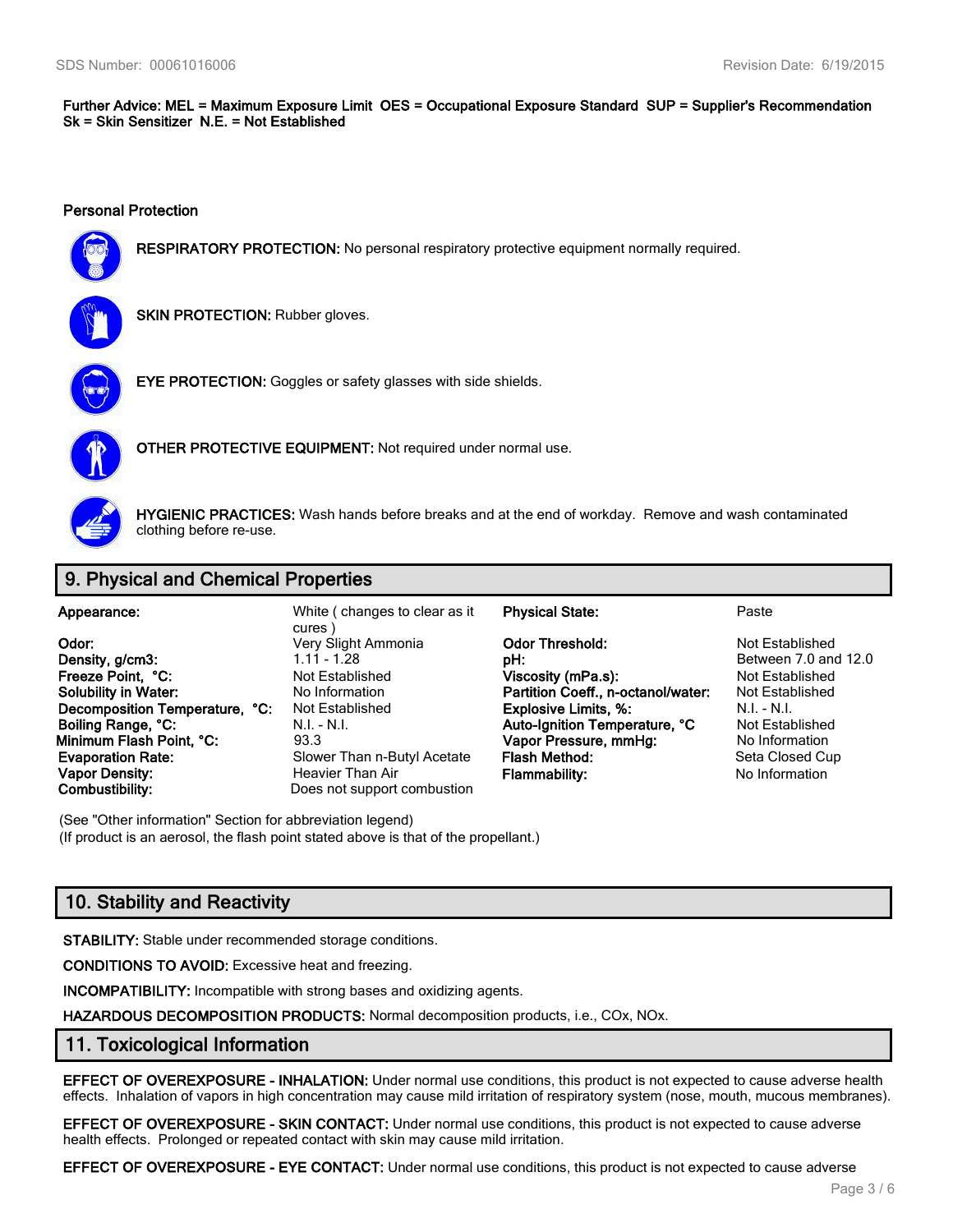health effects. Direct eye contact may cause irritation.

EFFECT OF OVEREXPOSURE - INGESTION: Under normal use conditions, this product is not expected to cause adverse health effects. Single dose oral toxicity is very low. Amounts ingested incidental to industrial handling are not likely to cause injury; however, ingestion of large amounts may cause injury.

#### CARCINOGENICITY: No Information

EFFECT OF OVEREXPOSURE - CHRONIC HAZARDS: Repeated or prolonged exposure may cause irritation of eyes and skin.

PRIMARY ROUTE(S) OF ENTRY: Inhalation, Skin Contact

### Acute Toxicity Values

The acute effects of this product have not been tested. Data on individual components are tabulated below

| CAS-No.<br>13983-17-0 | <b>Chemical Name</b><br>Calcium Meta Silicate  | Oral LD50<br>N.I. | Dermal LD50<br>N.I. | Vapor LC50<br>N.I. |
|-----------------------|------------------------------------------------|-------------------|---------------------|--------------------|
| 14807-96-6            | Talc (non-asbestiform)                         | N.I.              | N.I.                | N.I.               |
| $57 - 55 - 6$         | Propylene glycol                               | 22000 mg/kg Rat   | >2000 mg/kg Rabbit  | $>20$ mg/L         |
| 25265-77-4            | Texanol                                        | 3200 mg/kg Rat    | >15200 mg/kg Rat    | N.I.               |
| 13463-67-7            | Titanium dioxide                               | >10000 mg/kg Rat  | >5000 mg/kg Rabbit  | $>20$ ma/L         |
|                       | 112926-00-8 Precipitated silica and silica gel | N.I.              | N.I.                | N.I.               |
| 9004-65-3             | Hydroxypropyl methylcellulose                  | N.I.              | N.I.                | N.I.               |

N.I. = No Information

## 12. Ecological Information

ECOLOGICAL INFORMATION: Ecological injuries are not known or expected under normal use.

## 13. Disposal Information

DISPOSAL INFORMATION: This product does not meet the definition of a hazardous waste according to U.S. EPA Hazardous Waste Management Regulation, 40 CFR Section 261. Dispose as hazardous waste according to all local, state, federal and provincial regulations. State and Local regulations/restrictions are complex and may differ from Federal regulations. Responsibility for proper waste disposal is with the owner of the waste.

# 14. Transport Information

SPECIAL TRANSPORT PRECAUTIONS: No Information

| <b>DOT UN/NA Number:</b>                         | N.A.                   |
|--------------------------------------------------|------------------------|
| DOT Proper Shipping Name:<br>DOT Technical Name: | Not Regulated.<br>N.A. |
| <b>DOT Hazard Class:</b>                         | N.A.                   |
| <b>Hazard SubClass:</b>                          | N.A.                   |
| <b>Packing Group:</b>                            | N.A.                   |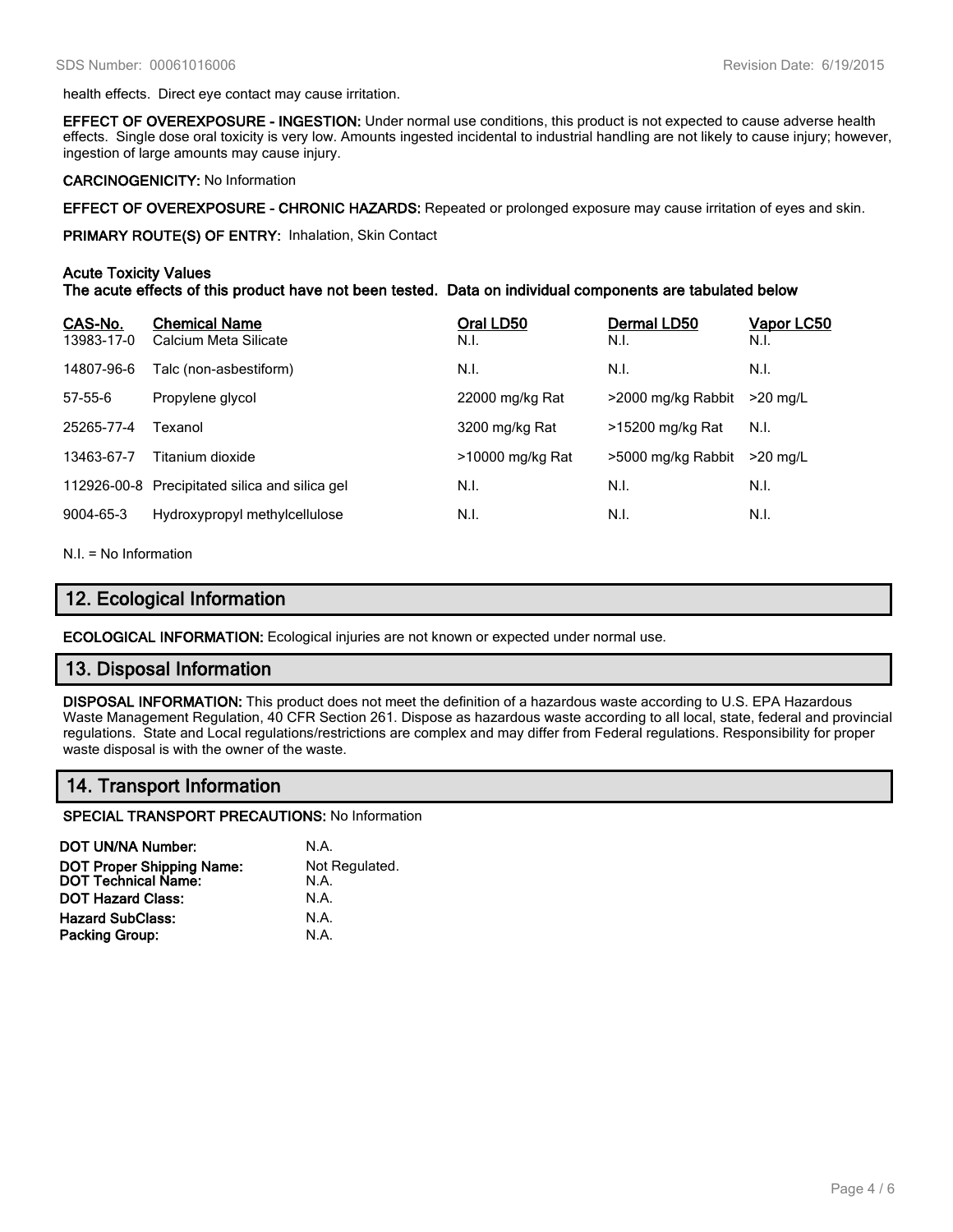## 15. Regulatory Information

# U.S. Federal Regulations:

### CERCLA - SARA Hazard Category

This product has been reviewed according to the EPA 'Hazard Categories' promulgated under Sections 311 and 312 of the Superfund Amendment and Reauthorization Act of 1986 (SARA Title III) and is considered, under applicable definitions, to meet the following categories:

Acute Health Hazard, Chronic Health Hazard

#### SARA SECTION 313:

This product contains the following substances subject to the reporting requirements of Section 313 of Title III of the Superfund Amendment and Reauthorization Act of 1986 and 40 CFR part 372:

No Sara 313 components exist in this product.

#### TOXIC SUBSTANCES CONTROL ACT:

All ingredients in this product are either on TSCA inventory list, or otherwise exempt. This product contains the following chemical substances subject to the reporting requirements of TSCA 12(B) if exported from the United States:

No TSCA 12(b) components exist in this product.

### CALIFORNIA PROPOSITION 65 CARCINOGENS AND REPRODUCTIVE TOXINS

**CALIFORNIA PROPOSITION 65:** No Information

## International Regulations: As follows -

#### CANADIAN WHMIS:

This SDS has been prepared in compliance with Controlled Product Regulations except for the use of the 16 headings.

WHMIS Class Consumer Commodity

| 16. Other Information       |                        |               |                              |                           |  |                             |          |
|-----------------------------|------------------------|---------------|------------------------------|---------------------------|--|-----------------------------|----------|
| <b>Revision Date:</b>       |                        |               | 6/19/2015                    |                           |  | <b>Supersedes Date:</b>     | New MSDS |
| <b>Reason for revision:</b> |                        |               |                              | HazCom2012/GHS Conversion |  |                             |          |
|                             | Datasheet produced by: |               | <b>Regulatory Department</b> |                           |  |                             |          |
| <b>HMIS Ratings:</b>        |                        |               |                              |                           |  |                             |          |
| Health:                     |                        | Flammability: |                              | <b>Reactivity:</b>        |  | <b>Personal Protection:</b> | v        |

VOC Less Water Less Exempt Solvent, g/L151.4

VOC Material, g/L:90

VOC as Defined by California Consumer Product Regulation, Wt/Wt%: $0.6$ 

#### Text for GHS Hazard Statements shown in Section 3 describing each ingredient:

H270 May cause or intensify fire; oxidiser.

Icons for GHS Pictograms shown in Section 3 describing each ingredient:

GHS03